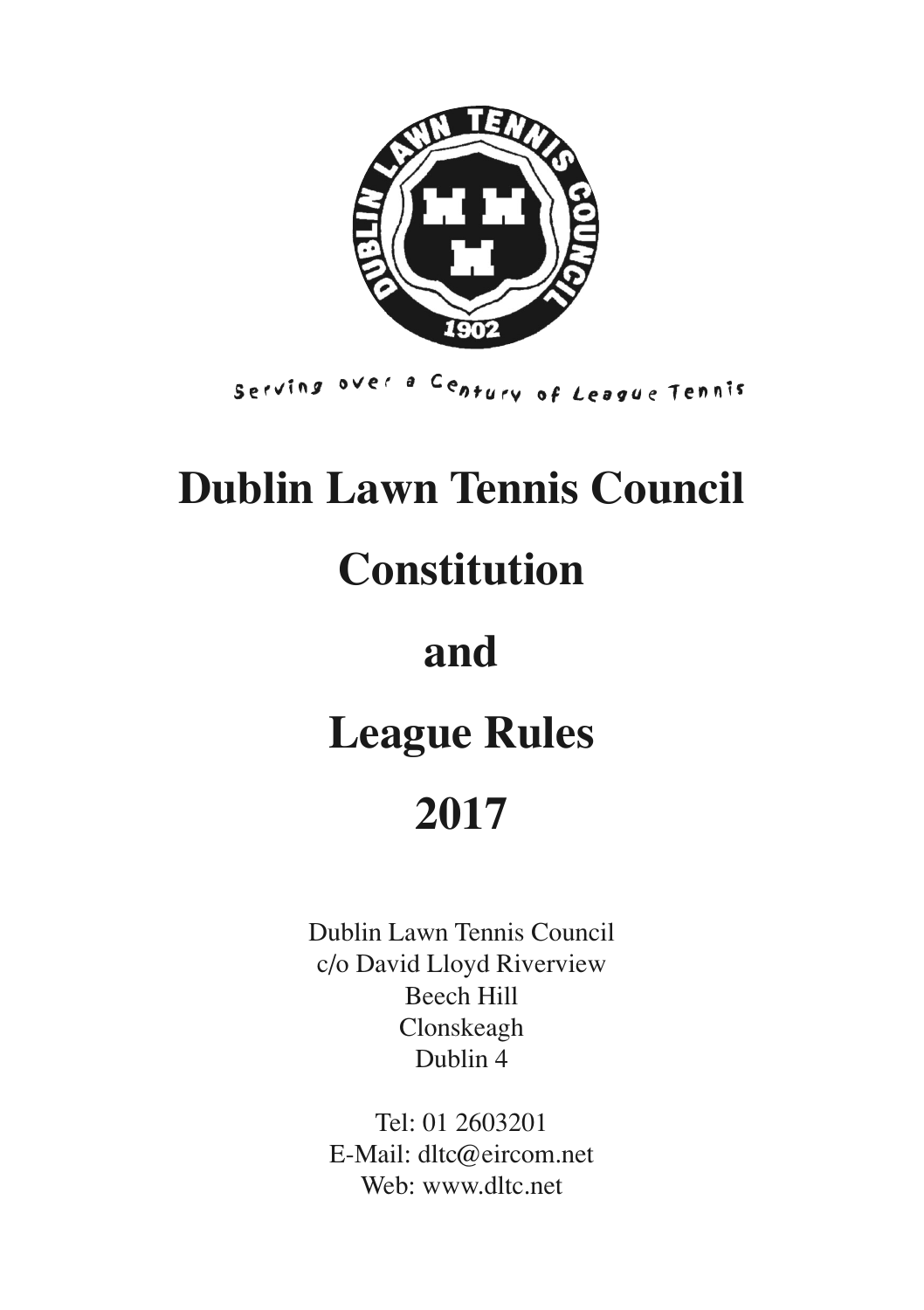#### **Contact Us**

The Council may be contacted at the following address;

Dublin Lawn Tennis Council c/o David Lloyd Riverview Beech Hill Clonskeagh Dublin 4

Tel: 01 2603201 E-Mail: dltc@eircom.net

#### **OFFICERS**

President: Harry McCarthy, St. Marys LTC Tel: 085 1063245

Hon. Secretary: Mary Harte, Templeogue LTC., Tel: 01 4933619

Assistant Hon. Secretary Anita O'Neill, Donnybrook LTC Tel: 01 2780133

Hon. Treasurer John Kenny, Elm Park LTC Tel: 01 2601125

#### **COMMITTEE**

| Fiona Brady       | Lansdowne             | Tel: 087 2482597 |
|-------------------|-----------------------|------------------|
| Michael Byrne     | <b>Sutton LTC</b>     | Tel: 086 8505079 |
| Frank Dennehy     | <b>Arklow LTC</b>     | Tel: 087 2904472 |
| Niall Denny       | Mount Pleasant LTC    | Tel: 085 7343996 |
| Pat Lynch         | Elm Park LTC          | Tel: 01 2831788  |
| Liz Neil-Watson   | De Vesci LTC          | Tel: 087 9791072 |
| <b>Geoff Ross</b> | Castleknock LTC       | Tel: 086 8879843 |
| Mary Ryan         | Sutton LTC            | Tel: 01 8328809  |
| Lynn Spillane     | <b>Glenageary LTC</b> | Tel: 01 2804733  |

*Dublin Lawn Tennis Council-Constitution and Rules April 2017 Page* **1**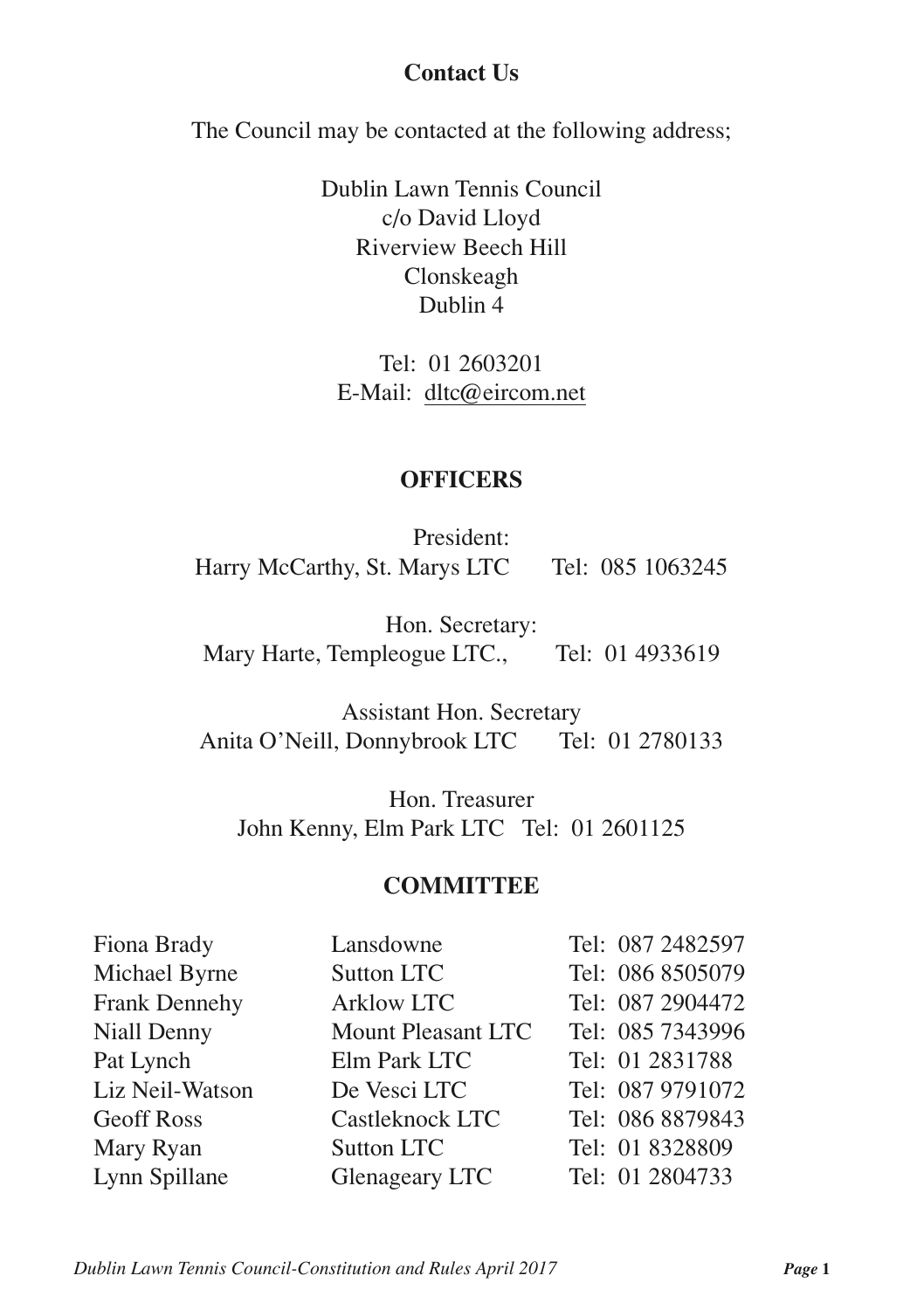# **CONSTITUTION:**

|                                                             | $\overline{3}$           |
|-------------------------------------------------------------|--------------------------|
|                                                             | $\overline{3}$           |
|                                                             | $\overline{3}$           |
|                                                             | $\overline{4}$           |
|                                                             | $\overline{4}$           |
|                                                             | $\overline{4}$           |
|                                                             | $\overline{4}$           |
|                                                             | $\overline{\phantom{0}}$ |
|                                                             |                          |
|                                                             |                          |
| 11. Proceedings of Council, AGM or Special General Meetings | 6                        |
|                                                             |                          |

# **LEAGUE RULES**

| 12. |                                                                | 7              |
|-----|----------------------------------------------------------------|----------------|
| 13. |                                                                | 7              |
| 14. |                                                                | $\overline{7}$ |
| 15. |                                                                | 8              |
| 16. |                                                                | 8              |
| 17. |                                                                | 8              |
| 18. |                                                                | 8              |
| 19. |                                                                | 9              |
| 20. |                                                                | 9              |
| 21. |                                                                | 9              |
| 22. |                                                                | 9              |
| 23. |                                                                | 10             |
| 24. |                                                                | 11             |
| 25. | Notification of match results-Play off Matches                 | 11             |
| 26. |                                                                | 12             |
| 27. |                                                                | 12             |
| 28. | Deciding the Winner and Runner-Up in a Section:                | 13             |
| 29. |                                                                | 14             |
| 30. |                                                                | 14             |
| 31. |                                                                | 15             |
|     | The Following Rules apply to the specific League as indicated  |                |
|     | 22 $\mathcal{C}_{\text{unimant}}$ $\mathcal{C}_{\text{nonim}}$ | 15             |

| 33. |  |
|-----|--|
| 34. |  |
| 35. |  |
|     |  |
| 37. |  |
|     |  |
|     |  |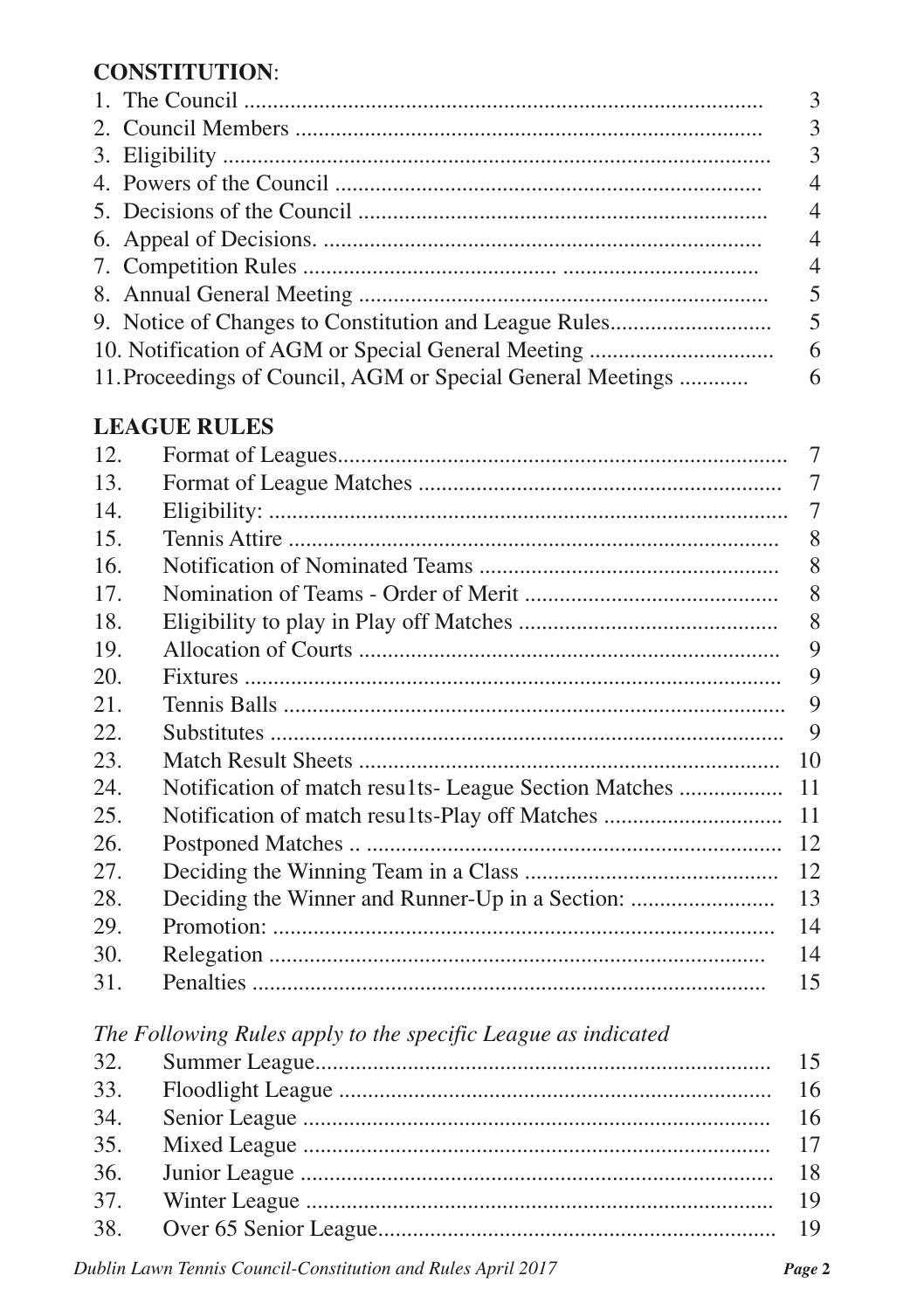# **CONSTITUTION**

# **1. The Council**

**1.1** The Dublin Lawn Tennis Council (hereinafter called "the Council") shall be responsible for the promotion of tennis leagues and other tennis events in the Region of Dublin

# **2. Council Members**

- **2.1** The Council shall consist of 4 Officers: (President, Honorary Secretary, Assistant Honorary Secretary and Honorary Treasurer) and up to a maximum of *nine* Council members. The nine Council members shall consist of not more than two representatives from any one club competing in Council Competitions.
- **2.2** The President shall serve no more than 4 consecutive years in that office. However, thereafter, he / she can return to serve as an officer other than President.

#### **3. Eligibility**

- **3.1.** Competitions shall be open to all Clubs whose grounds are situated within a radius of 48 kilometers of the General Post Office, Dublin.
- **3.2.** To compete in Council Competitions, Clubs must comply with the following conditions:
	- **3.2.1.** Be affiliated to Tennis Ireland.
	- **3.2.2.** Affiliation fees and any other fees due to Tennis Ireland shall be fully paid.
	- **3.2.3.** Capitation fees and any other fees due to the Leinster Branch Tennis Ireland shall be fully paid.
	- **3.2.4.** Entries for any competition must be accompanied by the appropriate entry fee.
	- **3.2.5.** All fines payable to the Council are fully paid.
- **3.3.** Clubs and players participating in a League shall be subject to the Constitution and Rules of the Council upon submission and acceptance by the Council of an entry form for a League.

#### **3.4. Child Protection Policy**

The Dublin Lawn Tennis Council has adopted, and adheres to, the Child Protection Policy of Tennis Ireland. This Child Protection Policy can be accessed on the Tennis Ireland website at www.tennisireland.ie.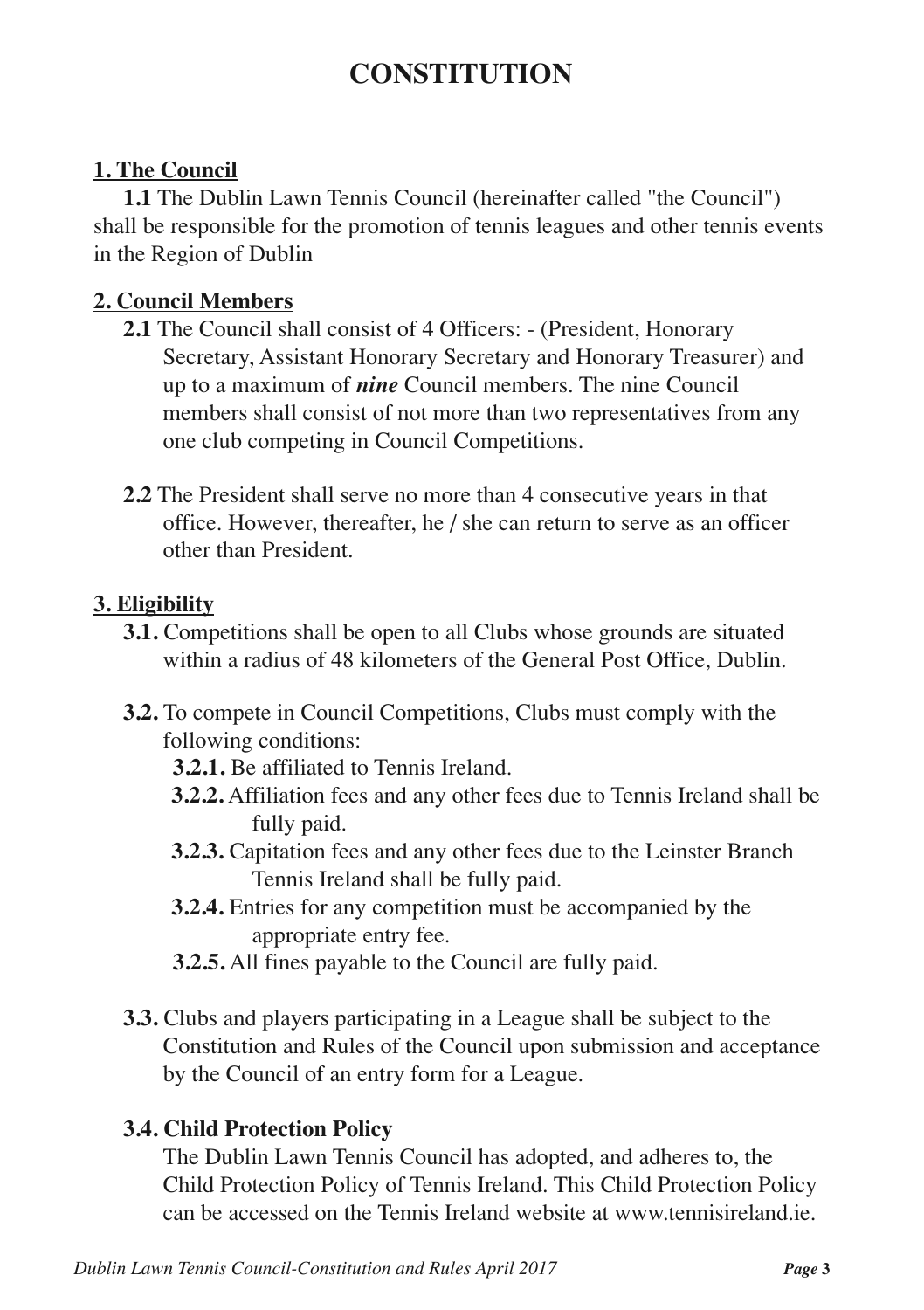# **4. Powers of the Council**

The Council shall have the following powers and duties: -

- To appoint sub-committees.
- To fill any vacancy occurring amongst the Officers or Council members.
- To organise competitions which shall be held annually.
- To decide the dates and format for each competition.
- To decide the closing date for entries to each competition.
- To decide the entry fee to be paid for each competition.
- To decide on the eligibility of the entry of any Club, team or player for a Council Competition.
- To refuse the entry or entries of any club whose courts or premises are considered unsatisfactory or for any other reason which is deemed to be good and sufficient.
- To enforce the rules governing any particular competition.
- To suspend, expel or fine (up to a maximum of  $\epsilon$ 1000) any Club and / or to suspend or expel a member of any Club competing in a Council competition whom they consider has acted in a manner prejudicial to the interests of the game or contrary to the rules of any competition, provided that the defaulting Club or person shall have been given a reasonable opportunity of appearing before the Council and offering an explanation.

# **5. Decisions of the Council**

- **5.1.** The Council shall have absolute power to make decisions on any matter which may arise in connection with a Competition and which is not provided for in the Rules. The decision of the Council on any such matter or on the interpretation of any Rule shall be final.
- **5.2.** While any dispute, protest or disciplinary matter affecting a Club, or member of a Club, is being discussed by the Council, any representative of that Club on the Council shall not be present nor shall take part in the decision taken.

# **6. Appeal of Decisions**

- **6.1.** Appeals of decisions of the Council must be notified in writing by letter or e-mail by an Officer of the Club to the Honorary Secretary of the Council within 4 days of the notification of the decision.
- **6.2.** Appeals will be heard by three members of the Council who were not part of the Council Sub-Committee that made the original decision.

# **7. Competition Rules**

- **7.1.** All competitions shall be played in accordance with the Rules of Tennis as sanctioned by Tennis Ireland.
- **7.2.** All competitors shall be of a player category as defined by Tennis Ireland.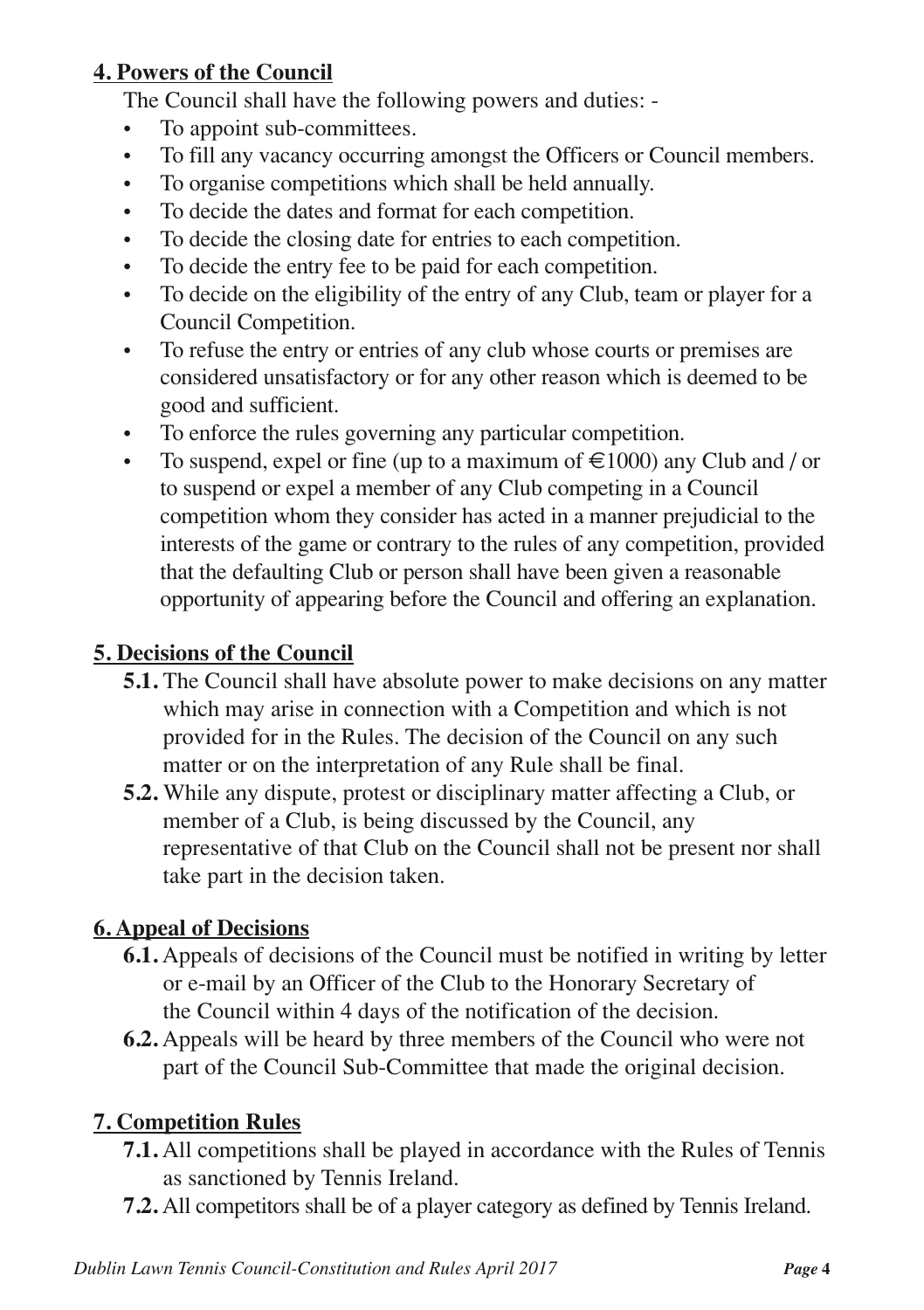# **8. Annual General Meeting**

- **8.1.** An Annual General Meeting shall be held not earlier than the 1<sup>st</sup> day of February and not later than the last day of February in each year.
- **8.2.** The business of the Meeting shall be:
	- Adoption of the Minutes of the previous Annual General Meeting
	- Adoption of the Minutes of any Special General Meeting
	- Consideration of Report from the Honorary Secretary
	- Consideration of Report from the Honorary Treasurer
	- Presentation of the Audited Accounts of the Council for the year ending 31st December previous to the Meeting
	- Election of: -
		- President
		- Honorary Secretary
		- Assistant Honorary Secretary
		- Honorary Treasurer
		- Nine Representatives from Clubs of which not more than two representatives may be from any one club competing in Council competitions.
		- Auditor.
	- Consideration of any duly proposed alterations or additions to this Constitution.
	- Consideration of any duly proposed alterations or additions to League Rules.
	- Consideration of any other relevant business.

#### **9. Notice of Changes to Constitution and League Rules**

- **9.1.** Notice of proposed alterations or additions to the Constitution or Competition Rules must be submitted by the Honorary Secretary of a participating club and be received by the Honorary Secretary of the Council not later than the 1st January preceding the intended General Meeting.
- **9.2.** A Special General Meeting may be called:
	- By the Council
	- At the request, in writing, of 10 clubs participating in Council competitions.
- **9.3.** The request to call a Special General Meeting shall:
	- Clearly set out the business to be transacted.
	- Be signed by 2 Officers of each of the requesting Clubs.
- **9.4.** Upon receipt of such a request the Council shall, without undue delay, determine the date and venue for the Special General Meeting.
- **9.5.** No business shall be transacted at a Special General Meeting except that specified in the Agenda.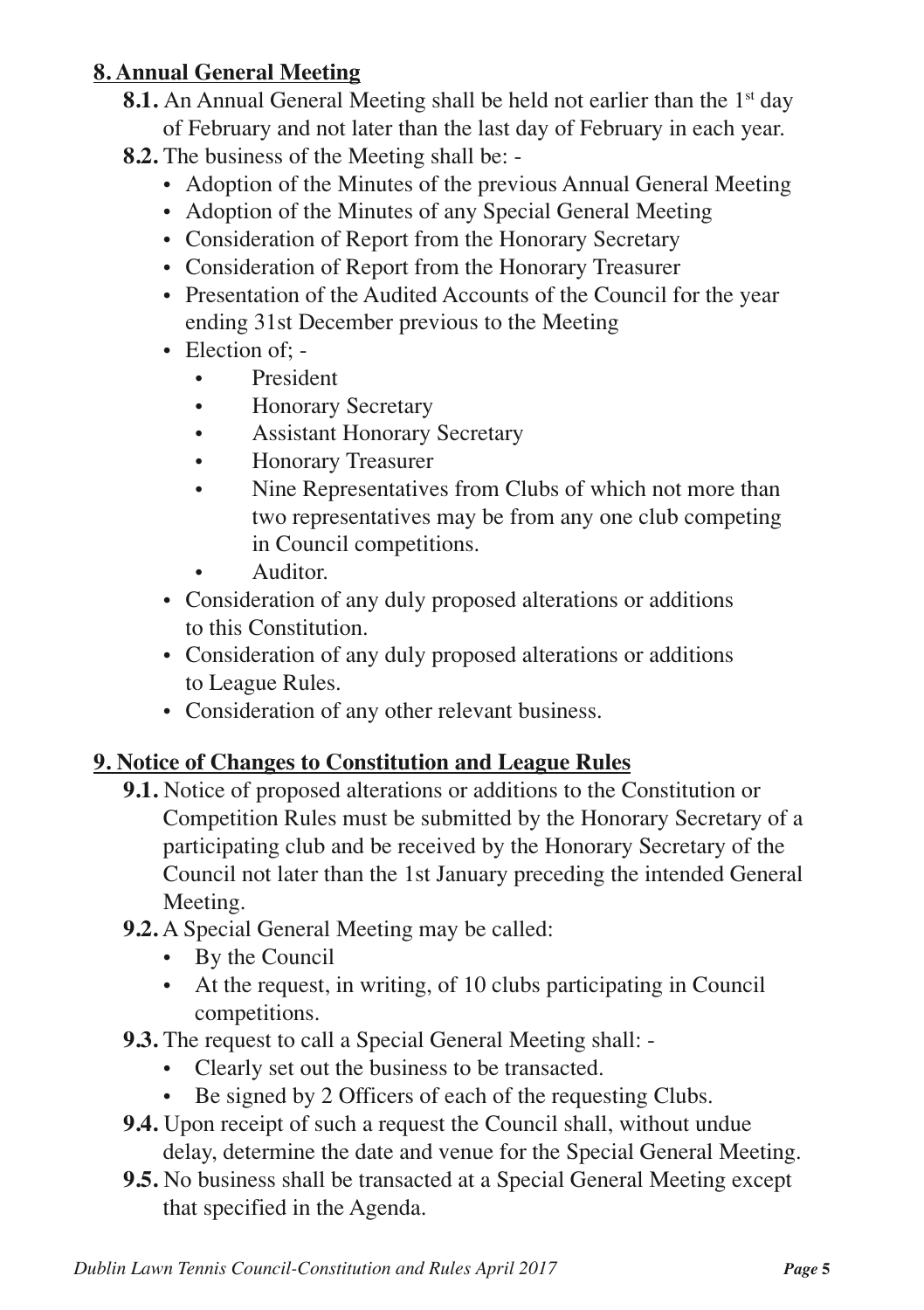# **10. Notification of AGM or Special General Meeting**

The Honorary Secretary shall give at least 14 days notice of both Annual and Special General Meetings to the Honorary Secretary of each participating Club. The notice shall include the Agenda for the Meeting and will be communicated to the nominated Honorary Secretary of each participating Club by post or email.

#### **l1. Proceedings of Council, AGM or Special General Meetings**

- **11.1.** Each participating Club present at a General Meeting or Special General Meeting shall have one vote which must be exercised by a bona fide member of the Club in question.
- **11.2.** The President of the Council shall preside, and act as Chairperson, at all meetings of the Council and at General Meetings and/or Special General Meetings.
- **11.3.** In his /her absence, a member of the Council shall be appointed by those present to take the chair and preside.
- **11.4.** In the case of equality of votes at a Meeting of the Council or at a General Meeting and/or Special General Meeting the Chairperson shall have a casting vote.
- **11.5.** The quorum for Council Meetings shall be six, two of whom must be Officers.
- **11.6.** The quorum for General Meetings and/or Special General Meetings shall be 15 duly represented Clubs.
- **11.7.** Minutes of the proceedings of every Council, General Meeting and/or Special General Meeting shall be recorded in books kept for that purpose. Such Minutes signed by the Chairperson shall, in the absence of proof of error, be accepted as conclusive evidence of the facts therein stated.
- **11.8.** This Constitution or any Competition Rules shall not be altered or added to, except such alteration or addition be passed by a two-thirds majority of those present and entitled to vote at a General Meeting and/or Special General Meeting.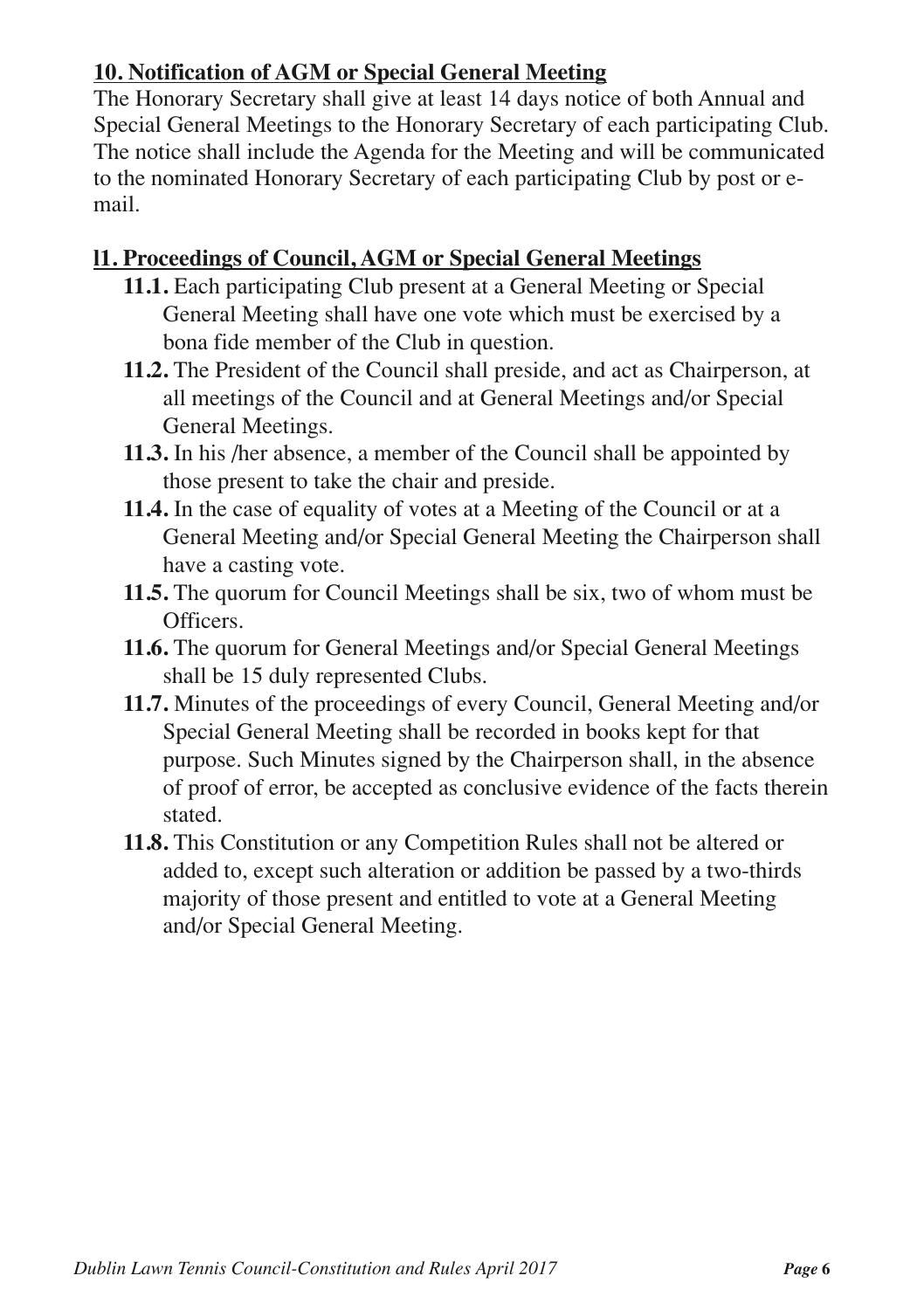# **LEAGUE RULES**

### **12. Format of Leagues**

- **12.1.** Each League shall be divided into Classes.
- **12.2.** Each Class may be divided into Sections.
- **12.3.** The division of any Class into Sections shall be at the discretion of the Council. The number and allocation of teams in each Class shall also be at the discretion of the Council.

# **13.Format of League Matches**

- **13.1.** Each league match shall consist of a number of events as specified for that League by the Council
- **13.2.** An event shall be the best of three sets.

# **13.3. Tie Break**

The tie-break shall operate at 6 games all in each set of all Leagues. For the O/65 Senior League, in the event of a third set being played, this set shall be played as a Championship Tie Break.

# **14. Eligibility:**

# **14.1 Age Categories**

**14.1.1. Winter League / Floodlight League / Summer League (Classes 2 to 7).**

Players must have attained the age of 14 years by 31st December in the year preceding the competition.

**14.1.2 Summer League (Ladies Premier & Men & Ladies Class 1)** Players must have attained the age of 13 years by 31st

December in the year preceding the competition.

# **14.1.3 Mixed League**

Players must have attained the age of 18 years by 31st December in the year preceding the competition.

# **14.1.4 Senior League**

Players must attain the relevant age category during the calendar year of the commencement date of the Senior League.

- **14.2.** All players in a team shall be members of the Club they represent in the league.
- **14.3.** A person may only play for one Club in any one league competition.
- **14.4.** The Club for which a player first plays in a league is the only Club for which he/she may play in that league in that year.
- **14.5.** The penalty for breach of this rule shall be loss of all points won by the offending team in all events affected by the breach of this rule and such lost points shall be awarded to the opposing team.
- **14.6.** In addition a fine of up to  $\epsilon$ 100 may be imposed at the discretion of the Council.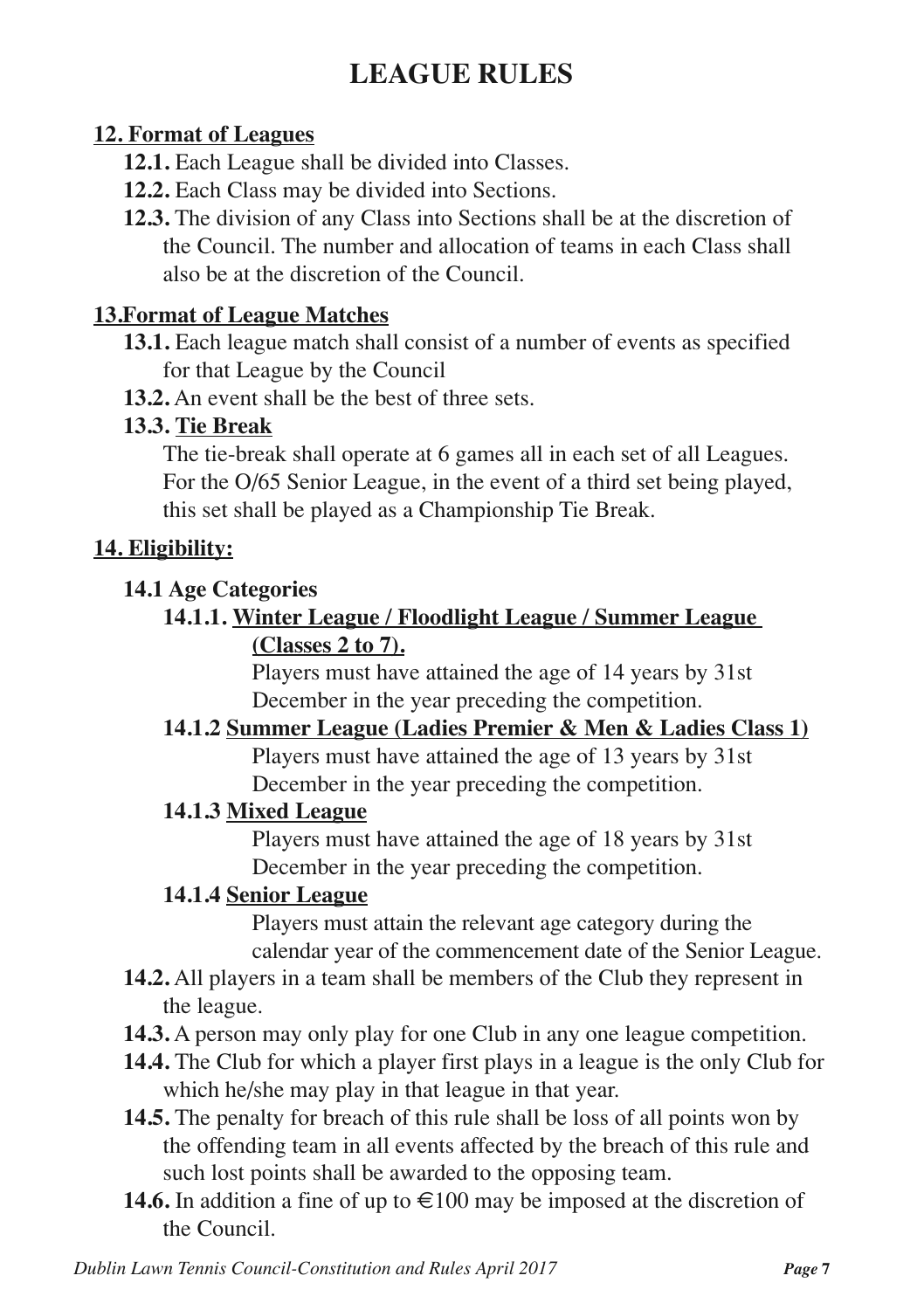# **15. Tennis Attire**

Players must wear recognised tennis attire.

#### **16. Notification of Nominated Teams**

- **16.1.** Notification containing the full names of the nominated members of each team in the prescribed format for the specific league, together with a list of substitutes in alphabetical order by Surname, stating the lowest Class for which they are being registered, shall reach the Council not later than three days prior to the commencement of each League.
- **16.2.** Points shall not be awarded to a team in respect of any match played prior to the date of receipt of this notification under rule 16.1

#### **17.Nomination of Teams - Order of Merit**

- **17.1.** Each Club shall nominate and play their teams in order of merit. Within each team the members shall also be nominated in order of merit in the prescribed format for each league. This order of merit shall not be changed.
- **17.2.** The penalty for breach of this rule shall be the loss of all points won by the offending team in events affected by the breach of this rule and the points lost shall be awarded to the opposing team
- **17.3.** Note: In Floodlight League and Junior Under 18 League, players within a team need not be listed in order of merit. However teams shall be nominated in order of merit.

#### **18. Eligibility to play in Play Off Matches**

- **18.1** A player may not play in the play off matches of any League unless he / she has played at least one match in the specific League competition. In the case of Ladies Premier and Mens & Ladies Class 1 **(**All Leagues, **except Mixed, Mens O/55 Senior & O/65 Leagues )** matches, a player must have played at least **two** matches in the specific League Competition.
- **18.2.** In the case of the team concerned being a Club's only or lowest team competing, the League sub-committee shall have the power to grant special permission for a player to compete. An application for such special permission shall be made in writing by letter or e-mail in advance of the play-off match and shall provide sufficient information to enable the subcommittee to judge the standard of the intended substitute.
- **18.3.** The penalty for breach of this rule shall be the loss of all points won by the offending team in events affected by the breach of this rule and the points lost shall be awarded to the opposing team.

*Dublin Lawn Tennis Council-Constitution and Rules April 2017 Page* **8**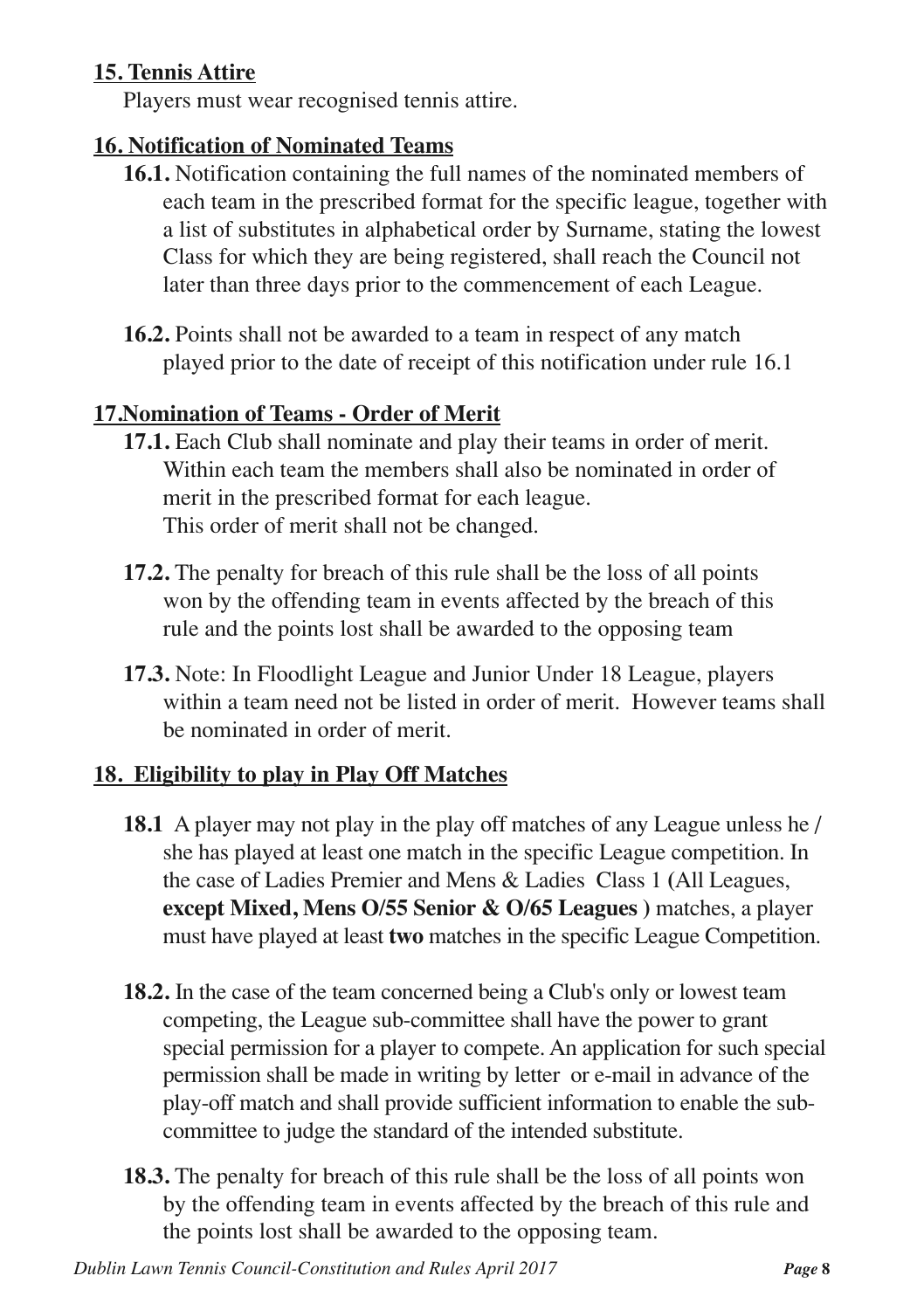# **19. Allocation of Courts**

- **19.1.** All the Clubs courts must be available for matches at the time specified by the Council in the fixture list or at any other time specified by the Council.
- **19.2.** The allocation of courts for individual events in a match shall be made by the home team captain.
- **19.3.** The Council may, at its discretion, reschedule a match to another club if it is not satisfied that adequate numbers of courts will be available at the specified time. The Council may also reschedule a match to another club if it deems the courts to be unsuitable.

#### **20. Fixtures**

- **20.1.** All matches must be played on the dates and at the times specified on the fixture sheets or other notifications by the Council.
- **20.2** All players of both teams must be ready to play at the specified starting time.
- **20.3.** If a walkover is being given, players must move up the playing order and the walkover must be given starting at the lowest point in the order of the team.

# **21. Tennis Balls**

- **21.1.** Only approved balls as indicated on the fixture sheets may be used for League matches
- **21.2.** The Home Team shall provide new tennis balls as approved by the Council for each match.
- **21.3.** Three balls must be provided for each event in a match.
- **21.4.** The cost of the balls shall be borne equally by the two teams. The Captain of the visiting team shall pay his/her team's share of such cost before leaving the ground.
- **21.5.** The balls used shall become the property of the Home Club.

# **22. Substitutes**

- **22.1.** In the event of a nominated player being unable to play in any match, a substitute may be played.
- **21.2.** Such substitute shall be
	- **22.2.1.** Anominated member of a lower team playing in the same Class.
	- **22.2.2.** Anominated member of a lower team playing in a lower Class.
	- **22.2.3.** A registered substitute.
	- **22.2.4.** In the event of a Club using a player who has not already been nominated, or registered as a substitute prior to the commencement of the League, the penalty shall be the loss of any point affected by the use of such substitute.
- **22.3.** Anominated member of a team may only substitute for a higher-ranking team. The higher ranking team may be in a higher Class or the same Class.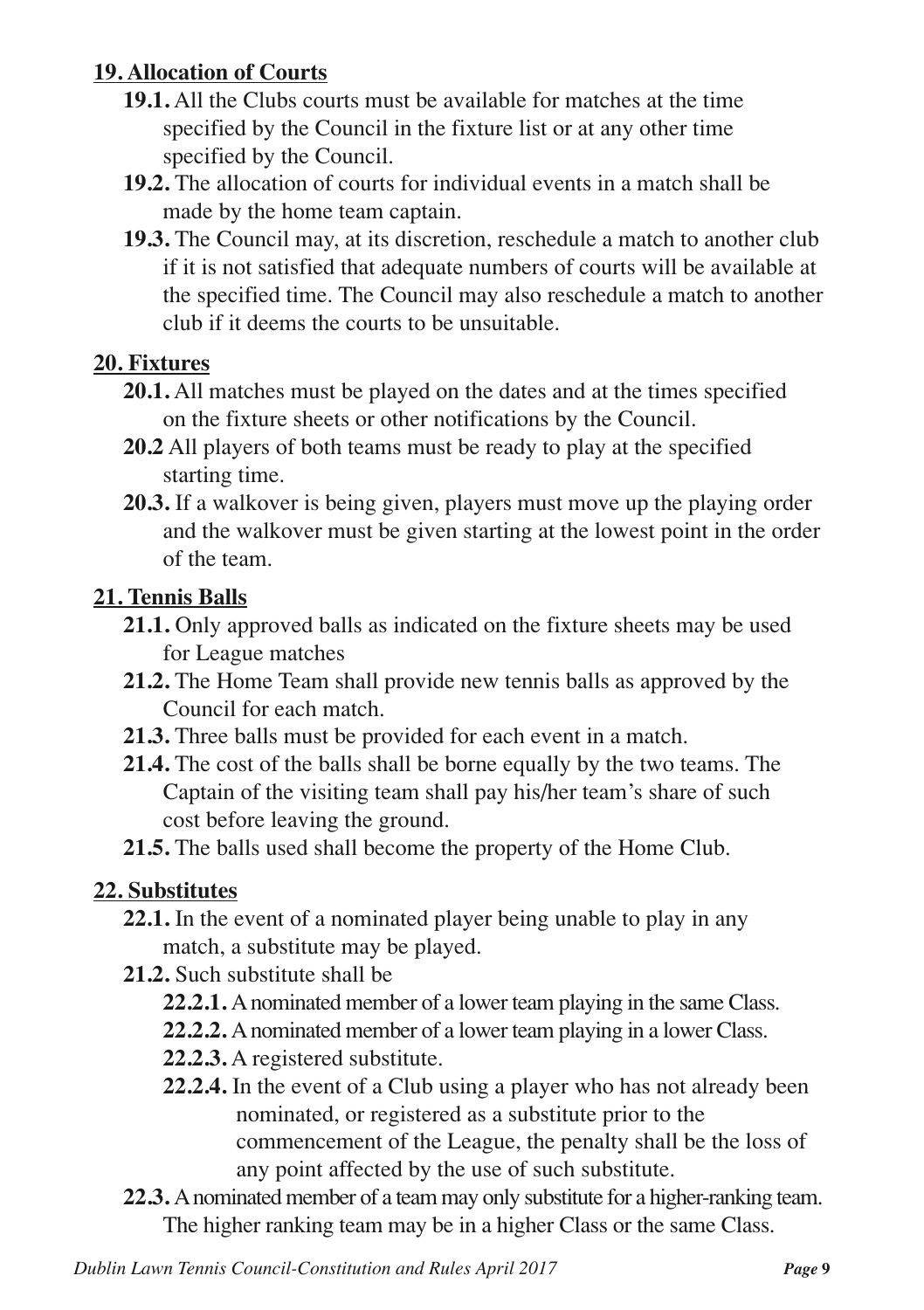- **22.4.** A player who plays more than one match as a substitute in a higher Class or for a higher team in the same Class shall thereupon cease to be eligible to play in a lower Class or for a lower team in the same Class.
- **22.5.** Order of merit must be maintained when substitutes are played.
- **22.6.** To maintain the order of merit it may be necessary to alter the nominated positions. **However, after a substitute or substitutes have been included, any existing nominated pairings remaining must play as nominated or as played previously.**
- **22.7**. A team of the same players that includes the same substitute(s) must play in the same format in all matches

**Where a different substitute is used, any remaining players must play in the pairings and order as nominated or as played previously. EXAMPLE 1**

| <b>Registered Team:</b> | Player A & Player B            |
|-------------------------|--------------------------------|
|                         | <b>Player C &amp; Player D</b> |
|                         | <b>Player E &amp; Player F</b> |

**Player B is missing and it is decided to play the substitute with Player C at Second Doubles. The remaining 4 players may then play in any combination and in any order provided Order of Merit is maintained.**

# **EXAMPLE 2**

**Player B is missing and it is decided to play the substitute with Player A at First Doubles. The remaining two combinations must play as registered. Even if the Substitute and Player A were to drop down to Number 2 or 3 the other two pairs must play as registered**

- **22.8.** The penalty for breach of this rule shall be the loss of all points won by the offending team in events affected by the breach of order of merit and the points lost shall be awarded to the opposing team.
- **22.9.** The Council shall also have the authority to fine the offending club a sum not exceeding €300 (€150 Junior League) and /or remove the offending team from the league.
- **22.10.** When registering substitutes on-line Clubs must ensure that players are allotted the appropriate "Lowest Class" for which they can play in each particular League.

#### **23. Match Result Sheets**

**23.1.** Before the start of each match, the Captains of the opposing teams must exchange a list of the names of their respective teams in the prescribed format for the league.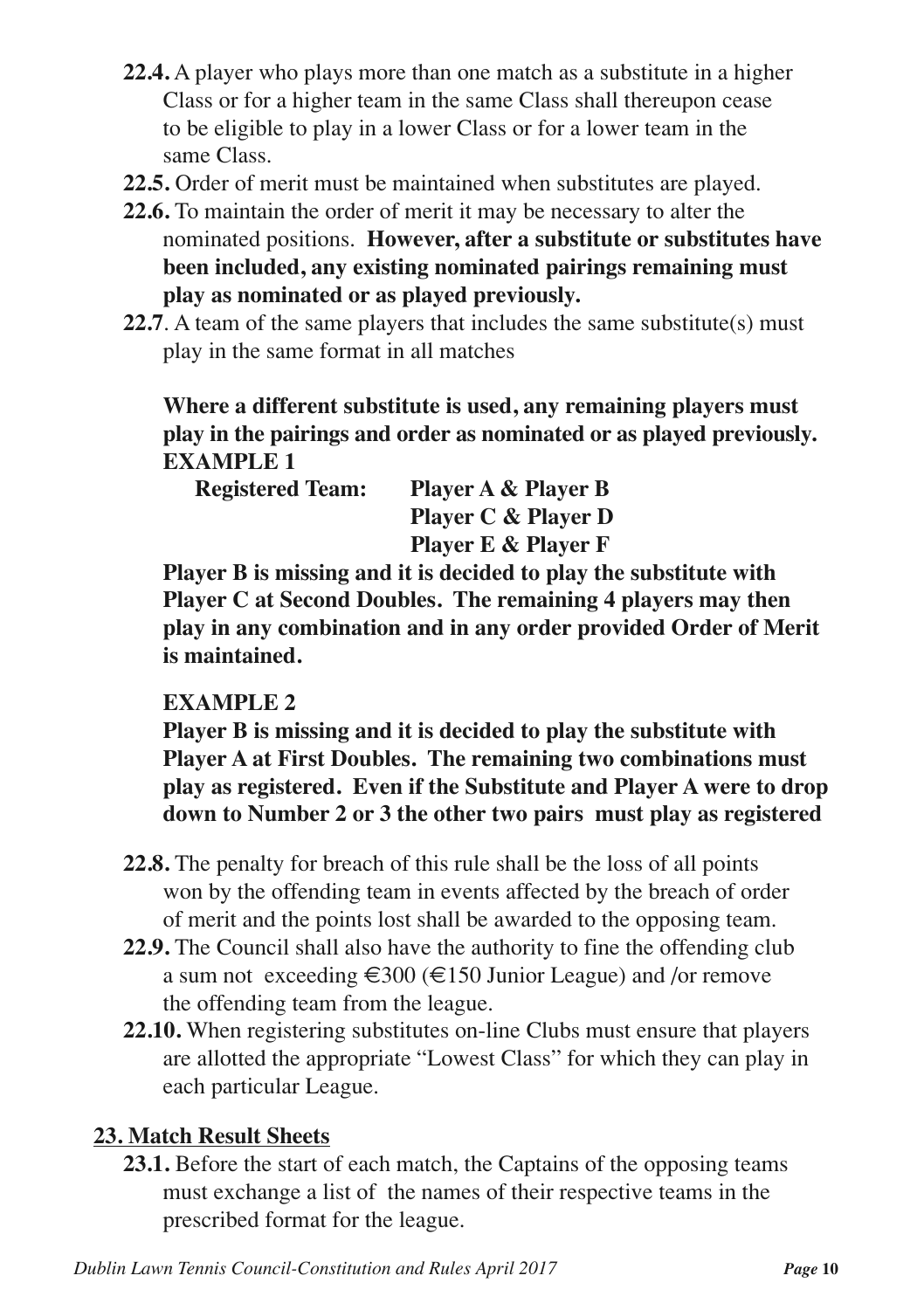**23.2.** With the exception of Floodlight and Junior Under 18 League, players must be listed in order of merit in the format prescribed for the league.

### **24. Notification of match results - League Section Matches**

- **24.1.** The DLM of the winning Club is responsible for ensuring the input, saving and e-mailing of the result of each match by 12 noon on the second day subsequent to the day on which the match was played, or in the case of an abandoned match, when finished.
- **24.2.** The result must be recorded on the official Result Sheet and must contain the full names of the members of both teams in the order in which they played in each event, the score in each event and signed by the two Captains/Acting Captain(s). All Result Sheets must be retained until the end of each League and must be e-mailed to the Council immediately if so requested. In the event of an "Unknown Player" appearing on the on-line match result notification the submitting Club shall immediately scan the actual signed original Result Sheet and forward same by e-mail to the Dublin Lawn Tennis Council at dltc@eircom.net.
- **24.3.** The penalty for breach of this rule shall be the loss of all points won by the winning team.

# **25 Notification of match results - Playoff Matches**

**25.1.** In the case of Play Off matches, the DLM of the winning Club must input, save and e-mail the result of each match by **6 p.m.** on the day following the Play-Off match or by any other time notified by the Council to the Club.

In the event of the Result Sheet not being received by the due time, the result will be accepted but a **fine of €100 will apply**.

**25.2.** The result must be recorded on the official Result Sheet and must contain the full names of the members of both teams in the order in which they played in each event, the score in each event and signed by the two Captains/Acting Captain(s). All Result Sheets must be retained until the end of each League and must be e-mailed to the Council immediately if so requested.

In the event of an "Unknown Player" appearing on the on-line match result notification the submitting Club shall immediately scan the actual signed original Result Sheet and forward same by e-mail to the Dublin Lawn Tennis Council at dltc@eircom.net.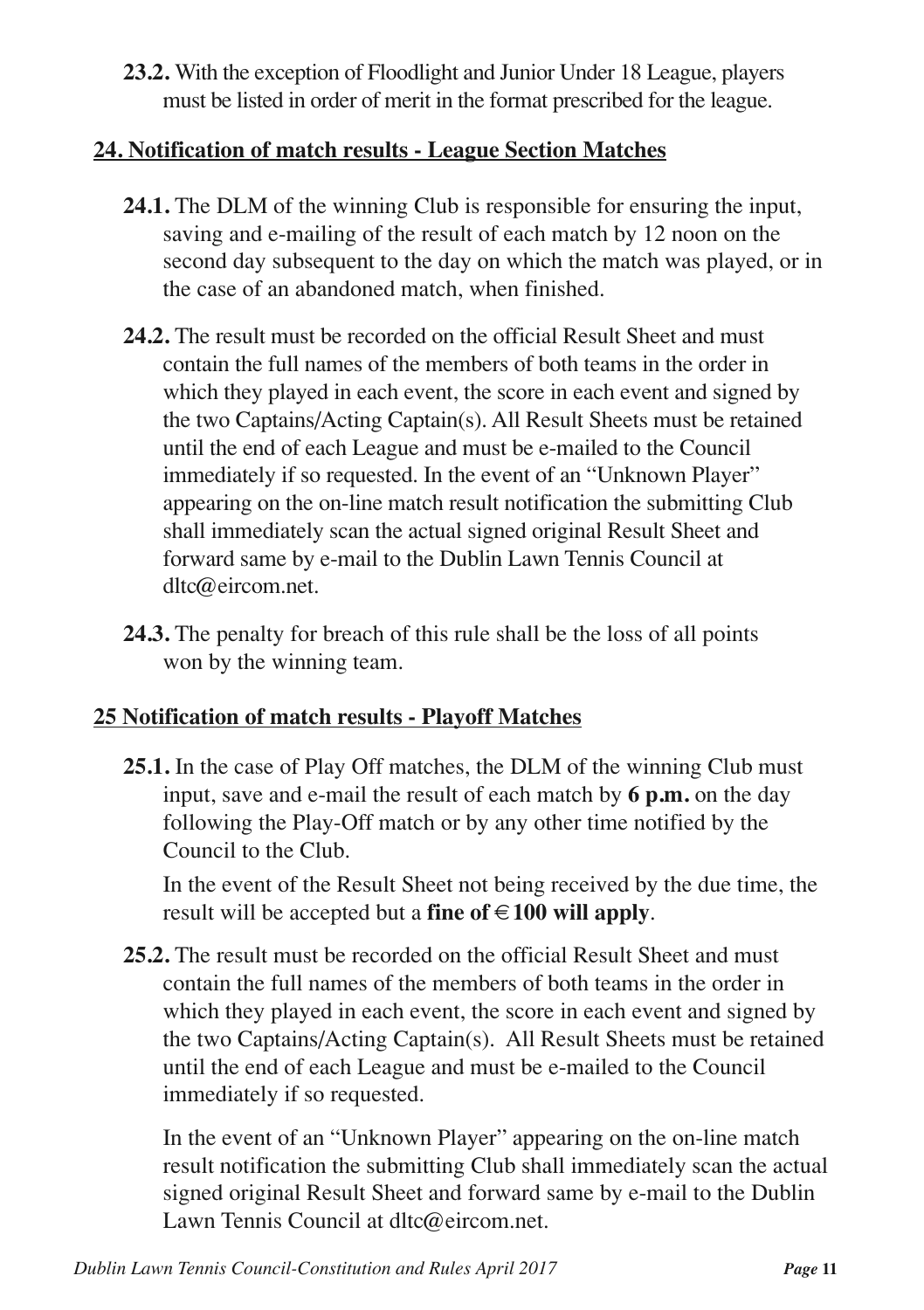**25.3** At the discretion of the Council, the penalty for breach of this rule shall be the loss of all points won by the winning team and such points lost shall be awarded to the opposing team.

#### **26. Postponed Matches**

**26.1.** The only circumstances in which a match may be re-arranged, postponed or abandoned are as follows:

# **26.1.1. Postponed by Agreement:**

A match may only be postponed due to adverse weather or for other exceptional causes. The postponement must be notified within 24 hours by e-mail to the Council's Hon. Secretary by both Captains and the rearranged match must be played before the date fixed for the next match.

# **26.1.2. Abandoned by Agreement:**

Amatch may only be abandoned with the agreement of the two Captains by reason of adverse weather conditions or other exceptional causes. The abandonment must be notified within 24 hours by e-mail to the Council's Hon.Secretary by both Captains. The match shall be finished before the date fixed for the next League match.

The scores in all events at the time of abandonment shall stand and play in the unfinished events shall be resumed from the point at which they ceased.

#### **26.1.3 Postponed / Abandoned without Agreement**

In the event of a match being abandoned /postponed without the agreement of the two Captains, the circumstances shall be reported within 24 hours by e-mail to the Hon. Secretary of the Council by the Hon. Secretary of each Club.

The Council shall have the power to:

- Order the match be replayed in its entirety at the original venue or an alternative venue nominated by the Council or
- Order the match be resumed from the point at which play ceased or
- Award any unfinished event or events to either team.

# **27. Deciding the Winning Team in a Class**

**27.1** One point shall be awarded for each event within each match.

# **27.2 Class with one section.**

The teams competing in each Class, or in a Section where a Class is divided into Sections, shall play one match against each other.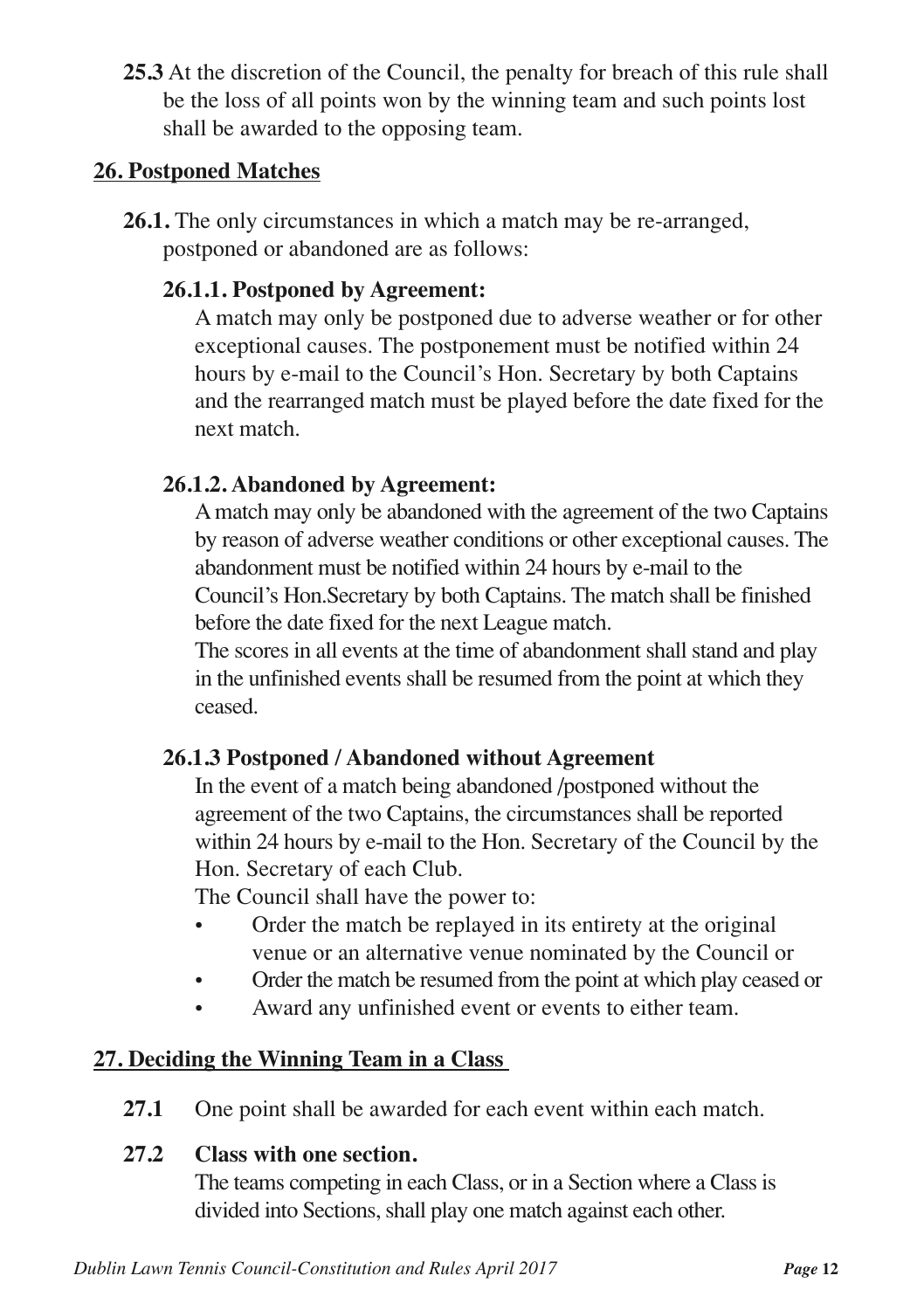In Ladies Premier Class and Class 1 of Summer League, the two teams gaining the highest number of pointsshall meet in a final, to decide the winner and runner-up of Premier Class and Class 1.

# **27.3 Class with two sections.**

Where there are two Sections in a Class, the winner of each Section shall play the runner up in the other Section and the winners of these matches shall meet in a final to decide the winner of the Class.

# **27.4 Class with more than two Sections:**

- **27.4.1** Where there are more than two Sections in a Class the winner and runner up in each section shall partake in a Knock-Out-Series to decide the winner of the Class.
- **27.4.2** The draw for the Knock-Out-Series shall be made in such a a manner as to ensure that the two teams from any one Section shall not meet each other in the First Round.

# **28. Deciding the Winner and Runner-Up in a Section:**

- **28.1** The Winner and the Runner-up in a Section shall be determined as follows:
	- **28.1.1** The Winner in a Section (except Ladies Premier Class and Class 1 of Summer League) shall be the team completing its matches with the highest number of points. One point shall be awarded for each event within each match.
	- **28.1.2** The Runner-Up in a Section (except Premier Class and Class 1 of Summer League) shall be the team with the second highest number of points.
	- **28.1.3** When *two teams* for either the Winner or Runner-up position in a Section finish on level points, the Winner or Runner-Up as the case may be, shall be the Winner when the two teams concerned met in the Section.
	- **28.2** Where more than two teams for either Winner or Runner-Up position in a Section finish on level points the Winner or Runner-Up as the case may be, shall be determined as follows:
		- **28.2.1** The team that defeated all other teams that were level on points shall be the Winner or Runner-up.
		- **28.2.2** If the above does not decide, the team that won the highest number of matches in the Section shall be the Winner or Runner-Up.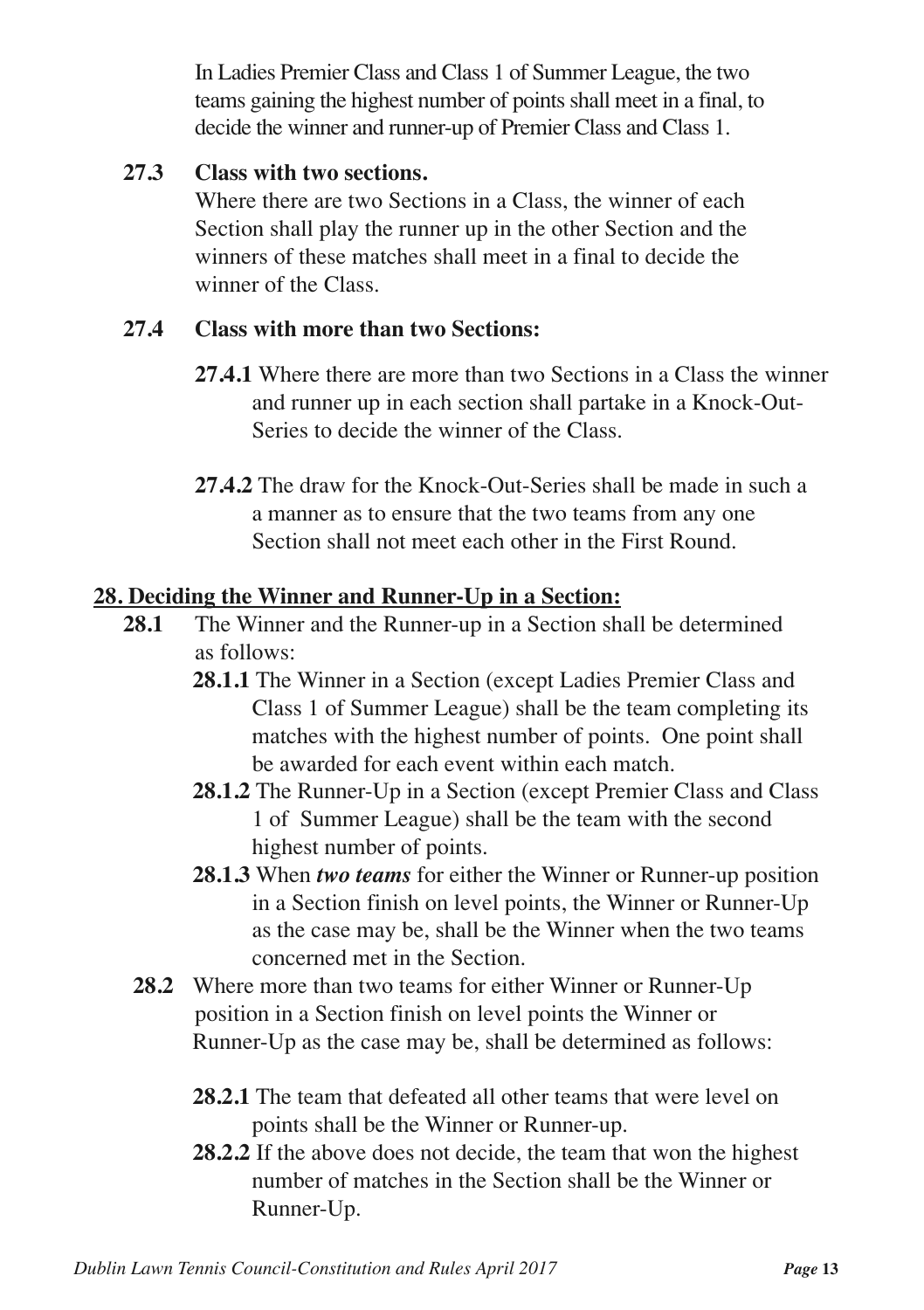- **28.2.3** Should the **number of matches won** be equal, the Winner or Runner-Up shall be the team that won its matches by the highest **margin of sets**.
- **28.2.4** Should the **margin of sets** be equal, the Winner or Runner-Up shall be the team that won its matches by the **highest margin of games.**
- **28.2.5 When Rule 28.2** is used to select a Section Winner, then **Rule 28.1.3** shall be used to decide the Runner-Up.

#### **29.Promotion**

#### **29.1 Senior, Winter, Floodlight, Junior Leagues**

The finalists in Class 2, the four semi-finalists in Class 3 and Class 4 and the eight quarter finalists in all lower classes shall be promoted to the Class immediately above for the next year.

#### **29.2 Summer League**

The winner of Ladies Class 1 shall be promoted to Ladies Premier Class. The finalists in Class 2, the four semi-finalists in Class 3 and 4 and the eight quarter finalists in all lower Classes shall be promoted to the Class immediately above.

#### **30. Relegation**

- **30.1** The teams to be relegated will be those that have the least number of points.
- **30.2** If two or more teams have the same number of points, the teams with the least number of matches won shall be relegated.
- **30.3** Should the number of matches won be equal, the team, which has lost its matches by the highest margin of sets, shall be relegated.
- **30.4** Should the margin of sets won be equal, the team, which has lost its matches by the highest margin of games, shall be relegated.
- **30.5** Where a section(s) contain less than six teams the number of points won by teams will be adjusted proportionately as if they were in a six team section.

#### **30.6 Senior, Winter, Floodlight, Junior Leagues**

Two teams in Class 1 and four teams in Class 2 and 3, and eight teams in all Lower Classes shall be relegated each year to the Class immediately below for the next year.

#### **30.7 Summer League**

One team in Ladies Premier Class, two teams in Class 1, four teams in Class 2 and 3 and eight teams in all lower classes shall be relegated to the Class immediately below.

#### **30.8 Mixed League**

There is no relegation in Mixed League.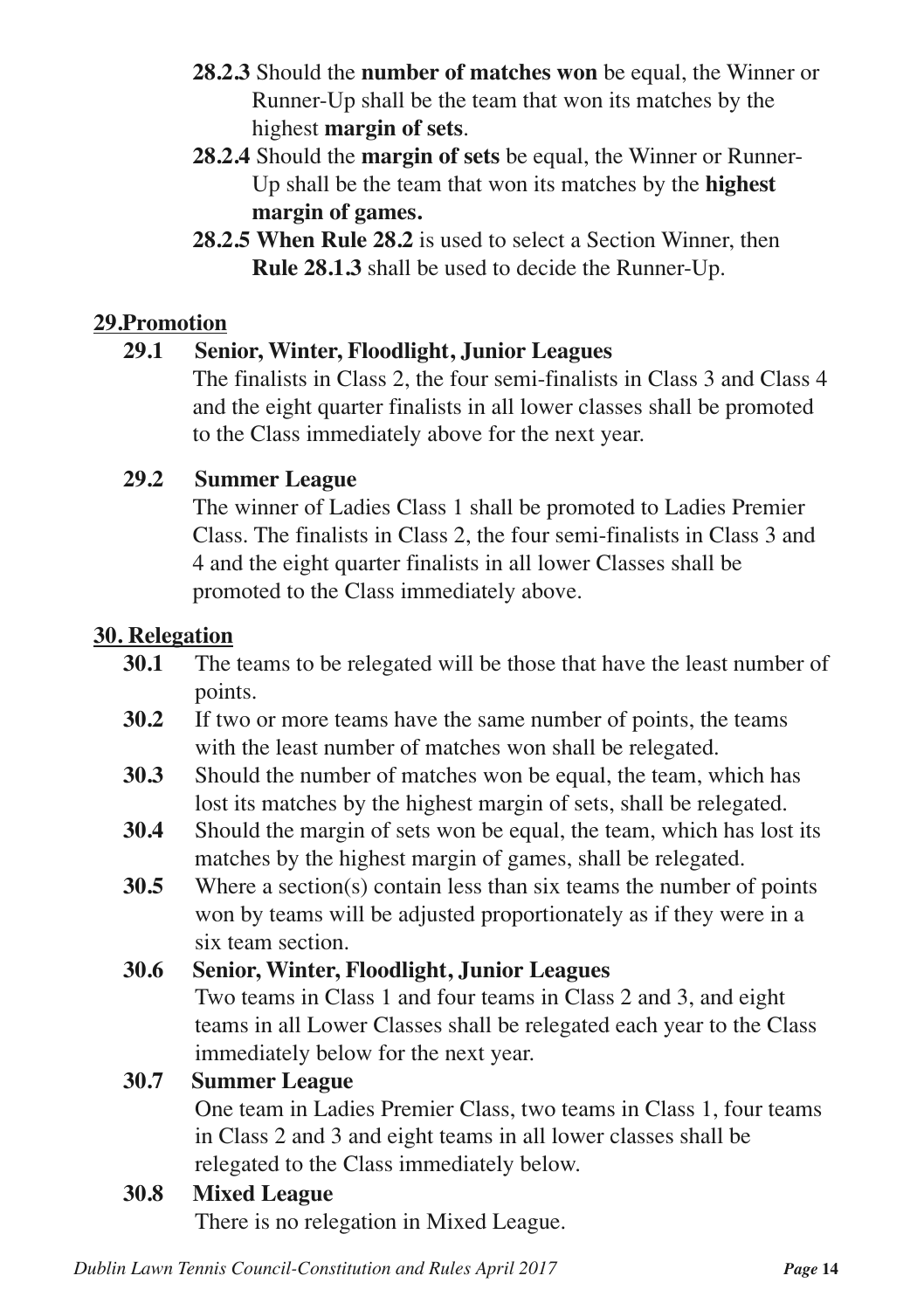# **31. Penalties**

- **31.1** In the event of a Club withdrawing a team after the draw has been made, the Council may fine that Club a sum not exceeding  $\epsilon$  500 (€250 Junior League).
- **31.2** In the event of a Club failing to fulfill a fixture or part of a fixture, without reasonable justification, the Council may fine the Club a sum not exceeding  $\epsilon$ 150 ( $\epsilon$ 75 Junior League).
- **31.3** In addition to above the Council shall have the power to remove a team from a competition if it fails to fulfill any or all its fixtures.

# **The Following rules apply to the specific League as indicated**

#### **32.Summer League**

#### **32.1 Match Formats**

In all Classes, each match shall consist of 3 singles and 2 doubles events.

#### **32.2. Team Format**

In all Classes, a team shall consist of 7 players, each of whom shall play one singles or one doubles

#### **32.3 Nomination of Team**

- **32.3.1** Within each team, the members shall be nominated in order of merit as singles players and as doubles combinations. This order of merit shall not be changed.
- **32.3.2** Registered substitutes or players substituting from a lower team may substitute in either singles or doubles.
- **32.3.3** Where substitutes are used, nominated players may move from singles to doubles or from doubles to singles. **Where a substitute is needed for Singles and that substitute is registered on a lower team or is a registered substitute for a Lower Class, that substitute must play below any Nominated Singles Player(s)**
- **32.3.4** The penalty for breach of this rule (32.3) shall be the loss of all points won by the offending team in events affected by the breach of order of merit and the points lost shall be awarded to the opposing team.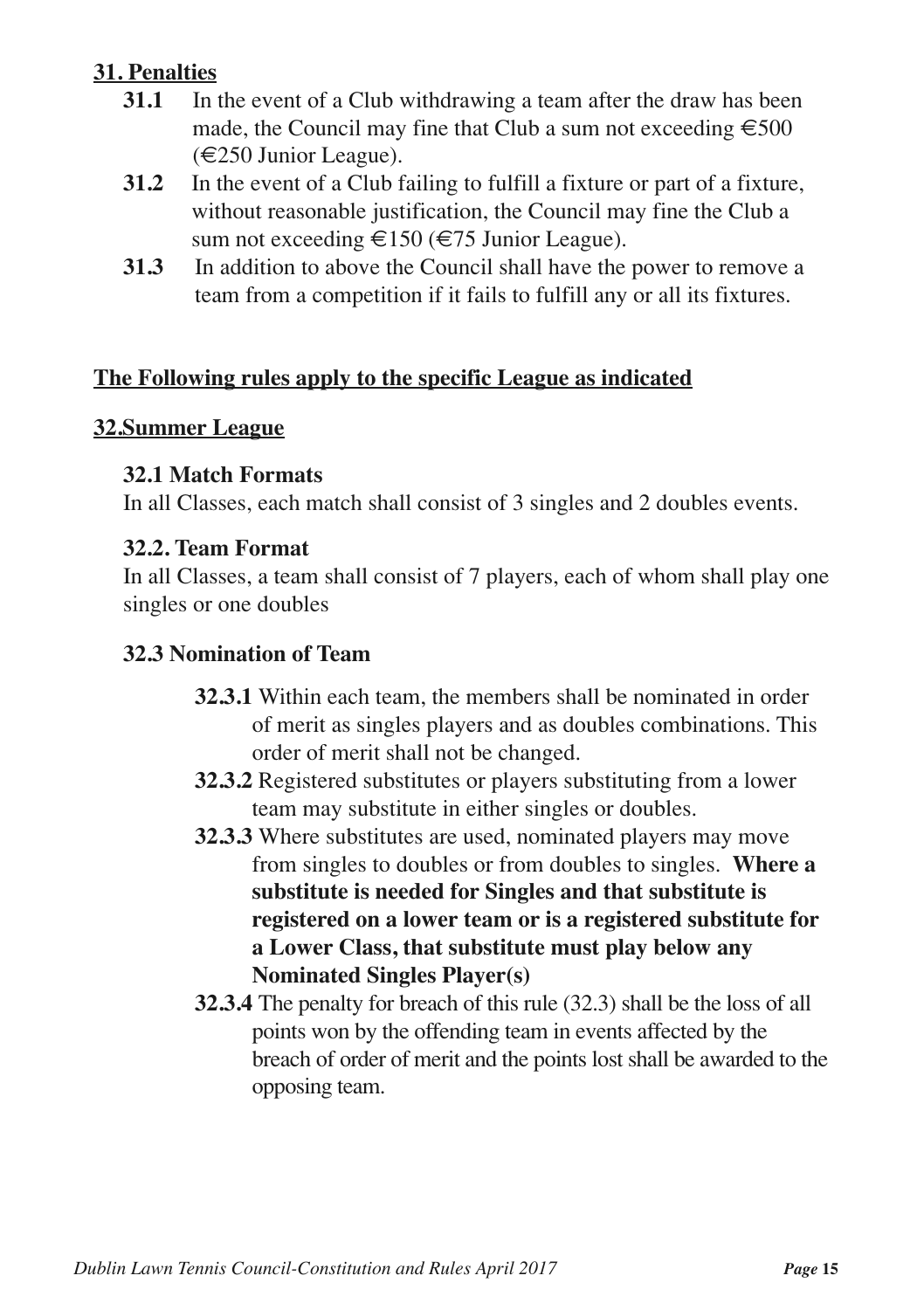#### **33. Floodlight League**

#### **33.1 Match Format.**

Each match shall consist of 2 singles events and 1 doubles event.

#### **33.2 Team Format**

A team shall consist of 4 players each of whom shall play a singles or doubles event.

#### **33.3 Nomination of Team**

- **33.3.1** Before the start of each match, the opposing Captains shall place the names of their team members in a container. Papers placed in the container must have a full First name and Surname written on them in Capitals.
- **33.3.2** Each Captain shall draw the name of one opponent. These two players shall play a singles event.
- **33.3.3** A further two names will be drawn by this method, and these two players shall also play a singles event.
- **33.3.4** The remaining players shall play a doubles event.
- **33.3.5** In the event that a team does not have a full complement of players a blank paper(s) is/are placed in the container for the missing player(s) and, if drawn, a walkover is given in that match.
- **33.3.6** In the event of a team not having a full complement of players a fine of  $\text{£}150.00$  shall be imposed.

#### **34. Senior League**

#### **34.1 League Format**

- **34.1.1** The League shall consist of age categories as defined by the Council.
- **34.1.2** Each age category shall be divided into classes.

#### **34.2 Match Format**

Each match shall consist of 3 doubles events.

#### **34.3 Team Formats**

All teams in this league shall consist of 6 players each of whom shall play in a doubles event.

#### **34.4 Eligibility**

**34.4.1** Nominated team members shall only play in the age category for which they are nominated.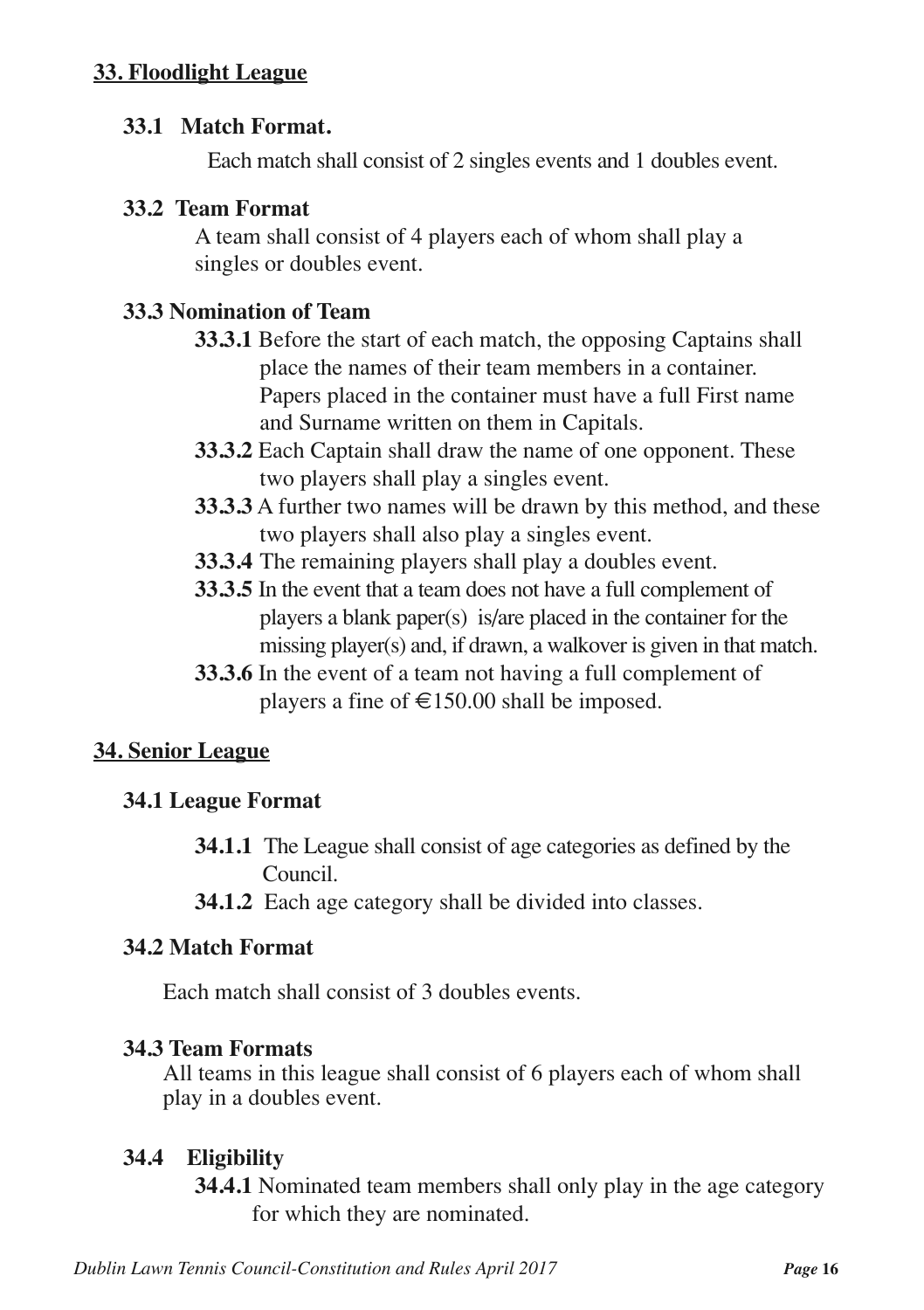**34.4.2** Registered substitutes may play in any age category for which they are eligible by age. However, any player who plays more than one match as a substitute in any Age Category or for a higher team in the same Age Category shall thereupon cease to be eligible to play in a different Age Category or for a lower team in the same Age Category.

# **34.5 Nomination of Team**

Within each team, the members shall be nominated in order of merit as doubles combinations. This order of merit shall not be changed.

**34.6** The penalty for breach of this rule (34.4 and 34.5) shall be the loss of all points won by the offending team in events affected by the breach of order of merit and the points lost shall be awarded to the opposing team.

# **35. Mixed League**

#### **35.1 Match Format**

Each match shall consist of 3 mixed doubles events.

#### **35.2 Team Format**

A team shall consist of 6 players, three men and three ladies each of whom shall play a mixed doubles event.

### **35.3 Nomination of Team**

Within each team, the members shall be nominated in order of merit as mixed doubles combinations. This order of merit shall not be changed.

#### **35.4 Eligibility**

- **35.4.1** Class 1 is for players who have not played higher than **Class 3 in Summer League in the year of the league.**
- **35.4.2** Class 2 is for players who have not played higher than **Class 5 in Summer League in the year of the League.**
- **35.4.3** Class 3 is for players who have not played higher than **Class 7 in Summer League in the year of the league.**
- **35.4.4** If a player has been registered as a nominated team member or substitute in a particular Class of the Summer League that player shall be deemed to be of that Class even if they have not played.
- **35.4.5** If a registered player or substitute plays only one match in a higher or particular Class, in the Summer League of that year, that player is deemed eligible to play Mixed League at the level equivalent to their original Summer League registration.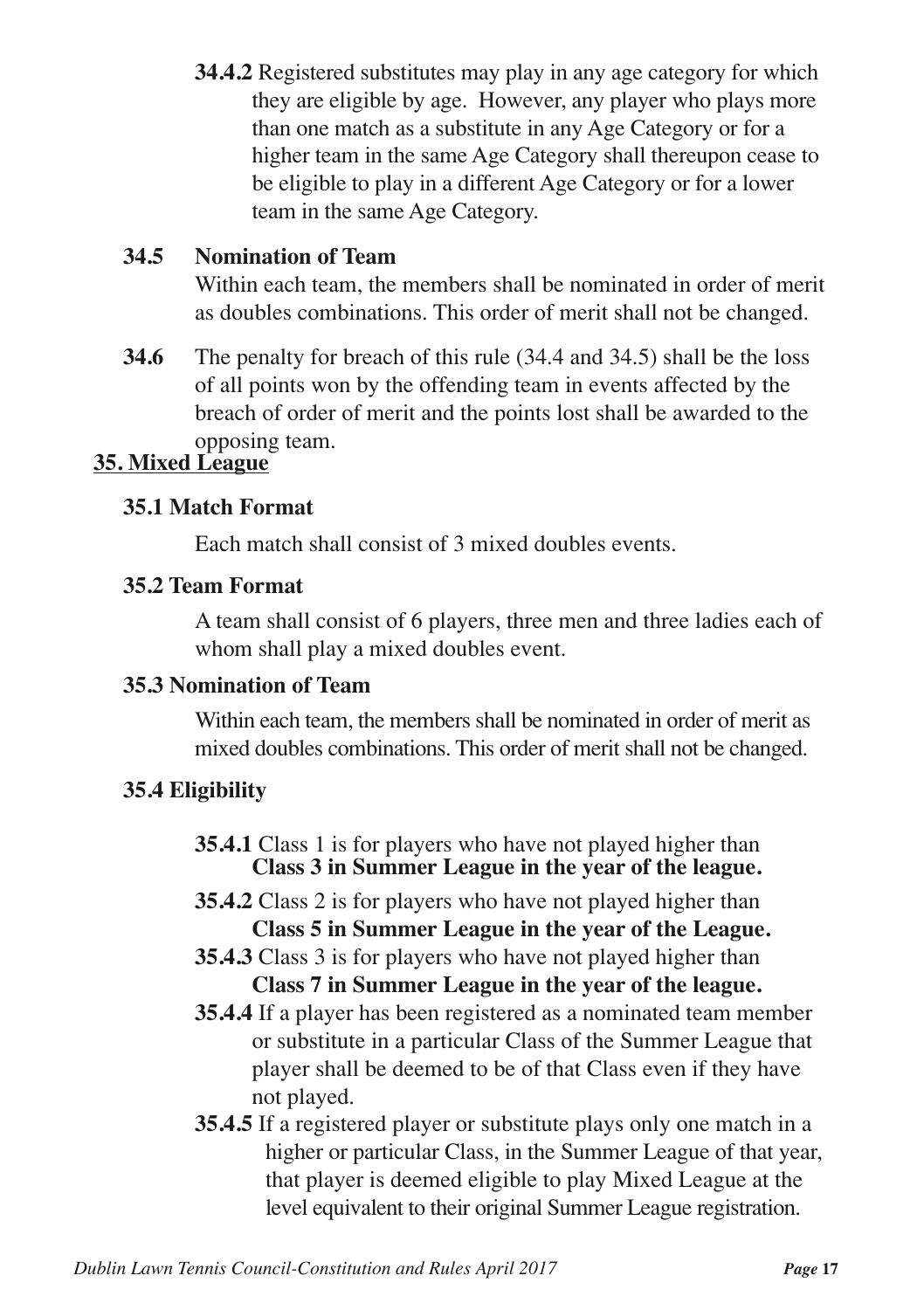**35.4.6** Penalty for breach of this rule  $(35.4.1 - 35.4.3)$  shall be loss of all points won by the offending team in events affected by the breach. Such lost points shall be awarded to the opposing team.

#### **36. Junior League**

#### **36.1 League Format:**

- **36.1.1** In under 14 League, each match shall consist of 3 doubles events.
- **36.1.2** In Under 18 League each match shall consist of 2 singles events and 1 doubles event.

# **36.2 Nomination of Team Under 14 League**

- **36.2.1** Within each team, the members shall be nominated in order of merit as doubles combinations. This order of merit shall not be changed.
- **36.2.2** Players shall not have attained the age of 14 by 31<sup>st</sup> Dec. of the year preceding the competition

# **36.3 Nomination of Team Under 18 Leagues: CLASS 1**

- **36.3.1** Before the start of each match, the opposing Captains shall place the names of their team members in a container. Papers placed in the container must have a full First name and Surname written on them in Capitals.
- **36.3.2** Each Captain shall draw the name of one opponent. These two players will play a singles event.
- **36.3.3** A further two names will be drawn by this method, and these two players will also play a singles event.
- **36.3.4** The remaining players shall play a doubles event.
- **36.3.5** Players shall not have attained the age of 18 by 31<sup>st</sup> Dec. of the year preceding the competition
- **36.3.6** In the event that a team in the Under 18 categories does not have a full complement of players a blank paper(s) is/are placed in the container for the missing player(s) and, if drawn, a walkover is given in that match.
- **36.3.7** In the event of a team not having a full complement of players a fine of  $\epsilon$ 75.00 shall be imposed.

# **36.4 Nomination of Team Under 18 Leagues: CLASS 2**

The four players on an Under 18 team playing in Class 2 must be nominated in Order of Merit. The strongest player plays 1st Singles, the next strongest player plays 2nd Singles and the other two remaining players play the doubles event.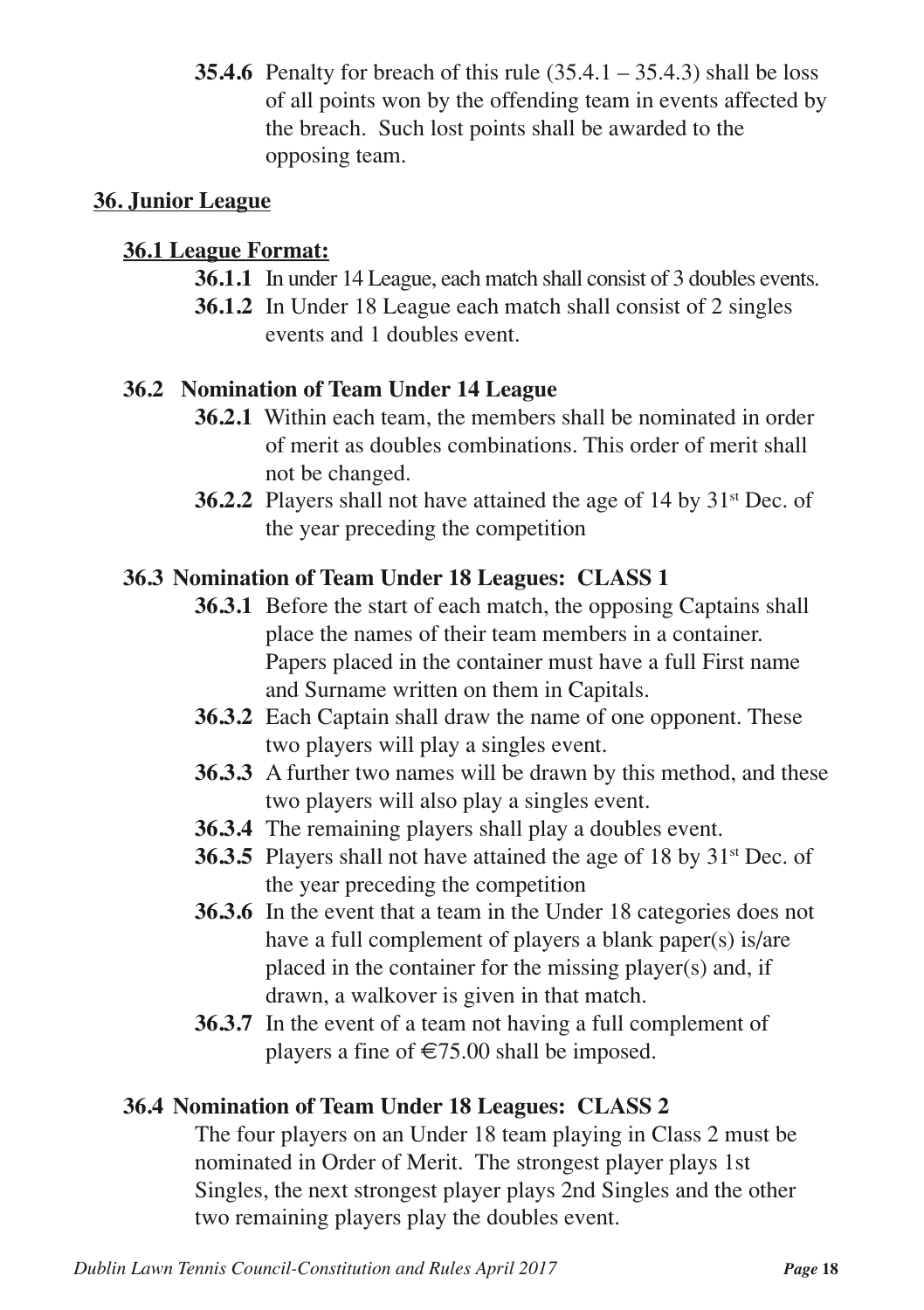# **36.5 Eligibility:**

- **36.5.1** The League shall consist of age categories as defined by the Council.
- **36.5.2** Nominated team players may only play in the age group for which they are nominated.
- **36.5.3** Registered substitutes may play in any age category for which they are eligible by age.
- **36.5.4** Penalty for breach of this rule (36.5.1-36.5.3) shall be loss of all points won by the offending team in events affected by the breach. Such lost points shall be awarded to the opposing team.

#### **36.6 Supervision**

All matches must be supervised by an adult from each of the competing Clubs

#### **37. Winter League**

#### **37.1 Match Format**

Each match shall consist of 3 doubles events.

#### **37.2 Team Formats**

All teams in this league shall consist of 6 players each of whom shall play in a doubles event.

#### **37.3 Nomination of Team**

Within each team, the members shall be nominated in order of merit as doubles combinations.This order of merit shall not be changed.

**37.4** The penalty for breach of this rule (37.1-37.3) shall be the loss of all points won by the offending team in events affected by the breach of order of merit and the points lost shall be awarded to the opposing team.

#### **38. Over 65 Senior League**

#### **38.1 Match Format**

Each match shall consist of 3 doubles events. In the event of a third set being played, this set shall be played as a Championship Tie Break.

#### **38.2 Team Format**

All teams in this league shall consist of 6 players each of whom shall play in a doubles event.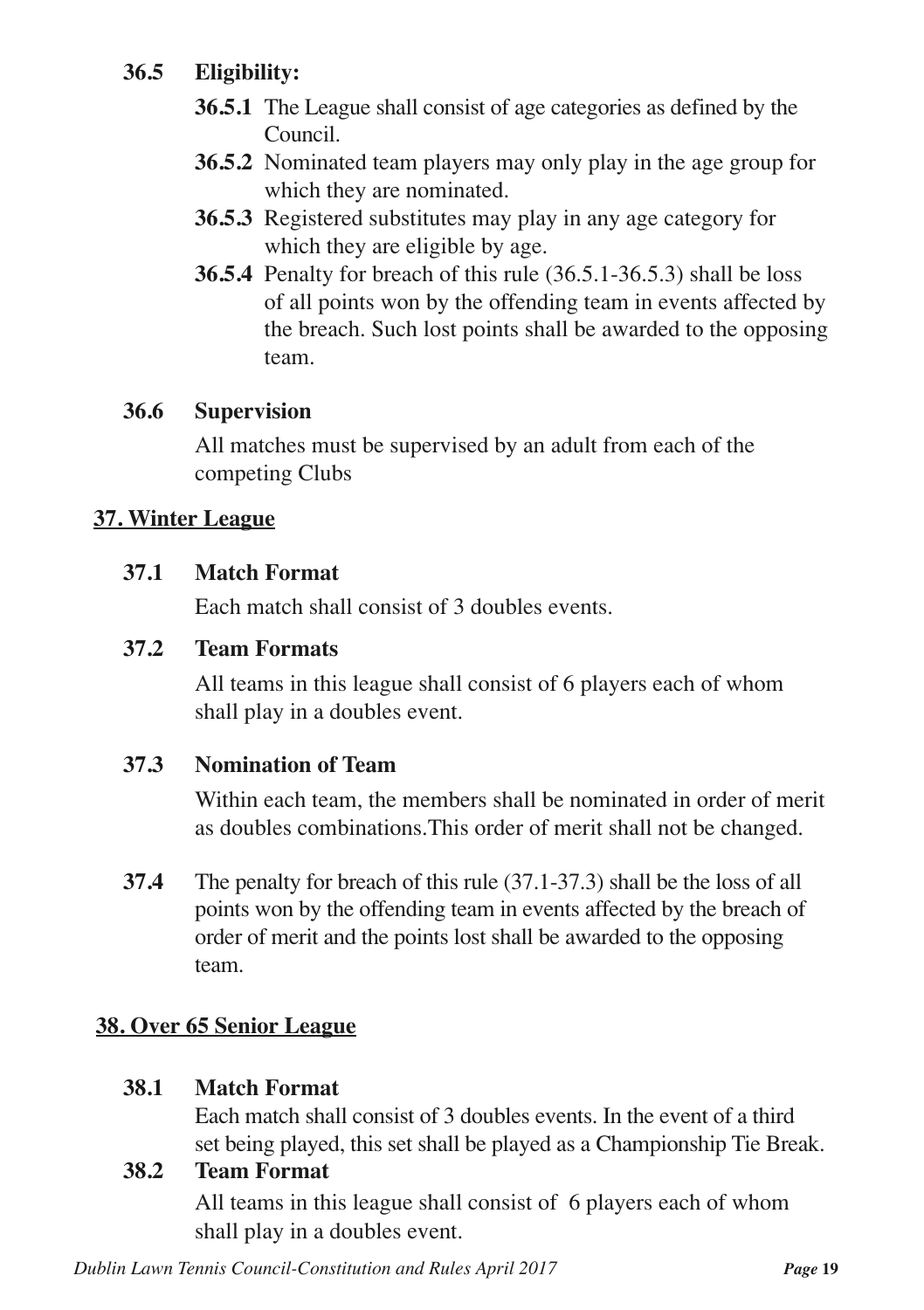#### **38.3 Nomination of Team**

Within each team, the members shall be nominated in order of merit as doubles combinations. This order of merit shall not be changed.

#### **38.4 Substitutes**

A player who plays more than one match as a substitute in a higher Class or for a higher team in the same Class shall thereupon cease to be eligible to play in a lower Class or for a lower team in the same Class.

#### **38.5 Promotion**

The winner of Class 2 shall be promoted to Class 1.

#### **38.6 Relegation**

- **38.6.1** The team with the least number of points in Class 1 shall be relegated to Class 2.
- **38.6.2** If two or more teams have the same number of points, the team with the least number of matches won shall be relegated.
- **38.6.3** Should the number of matches won be equal, the team, which has lost its matches by the highest margin of sets, shall be relegated.
- **38.6.4** Should the margin of sets won be equal, the team, which has lost its matches by the highest margin of games, shall be relegated.